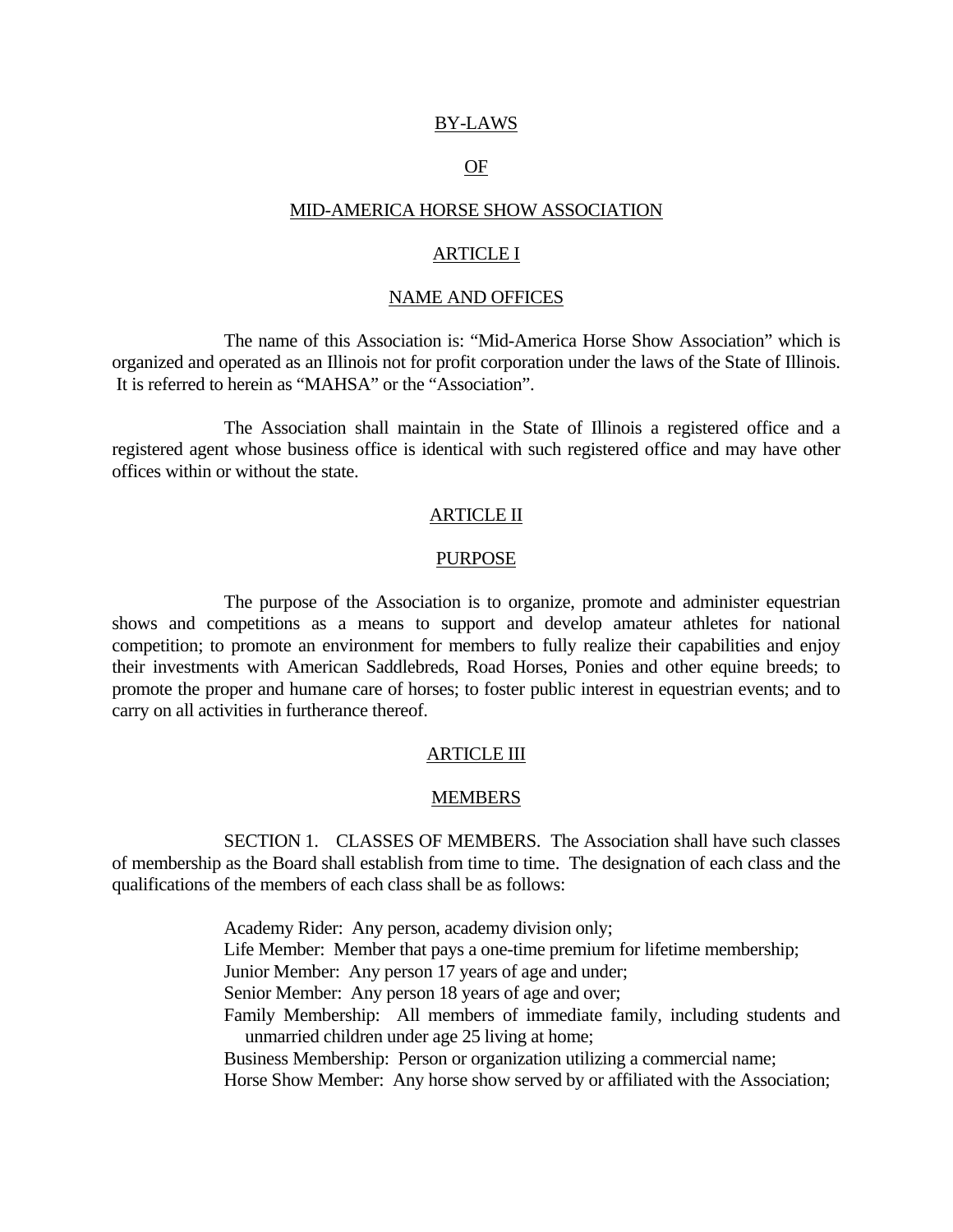and such other classes of membership the Board may establish from time to time.

 The Board of Directors shall establish a list of dues for each category of membership and a list of fees for each category of horse shows desiring to be a member of the Association.

 When more than one person owns a horse, all owners are required to be members for the horse to quality for point eligibility. A member is a person, family or business whose dues are current and who is in good standing with the Association. The term "members" as used herein shall not constitute anyone a member as that term is used in the Illinois General Not For Profit Corporation Act of 1986.

 SECTION 2. MEMBERS. Members may apply for membership by submitting the proper application and fees to the Association annually.

 SECTION 3. VOTING RIGHTS. Each member, with exception of Junior Members, Academy Members and Horse Show Members, shall be entitled to one vote on each matter submitted to a vote of the members by the Board of Directors.

 SECTION 4. TERMINATION OF MEMBERSHIP. The Board of Directors by affirmative vote of two-thirds (2/3) of all of the Directors of the Board may suspend or expel a member for cause after an appropriate hearing, and may, by a majority vote of those present at any regularly constituted Board meeting terminate the membership of any member who becomes ineligible for membership, or suspend or expel any member who shall be in default in the payment of dues.

 SECTION 5. RESIGNATION. Any member may resign by filing a written resignation with the Secretary, but such resignation shall not relieve the member so resigning of the obligation to pay any dues, assessments or other charges theretofore accrued and unpaid.

 SECTION 6. REINSTATEMENT. Upon written request signed by a former member and filed with the Secretary, the Board of Directors may, by the affirmative vote of twothirds of the Directors of the Board, reinstate such former member to membership upon such terms as the Board of Directors may deem appropriate.

 SECTION 7. TRANSFER OF MEMBERSHIP. Membership in this Association is not transferable or assignable.

 SECTION 8. NO MEMBERSHIP CERTIFICATES. No membership certificates of the Association shall be required, but the Board may provide for same.

# ARTICLE IV

# MEETINGS OF MEMBERS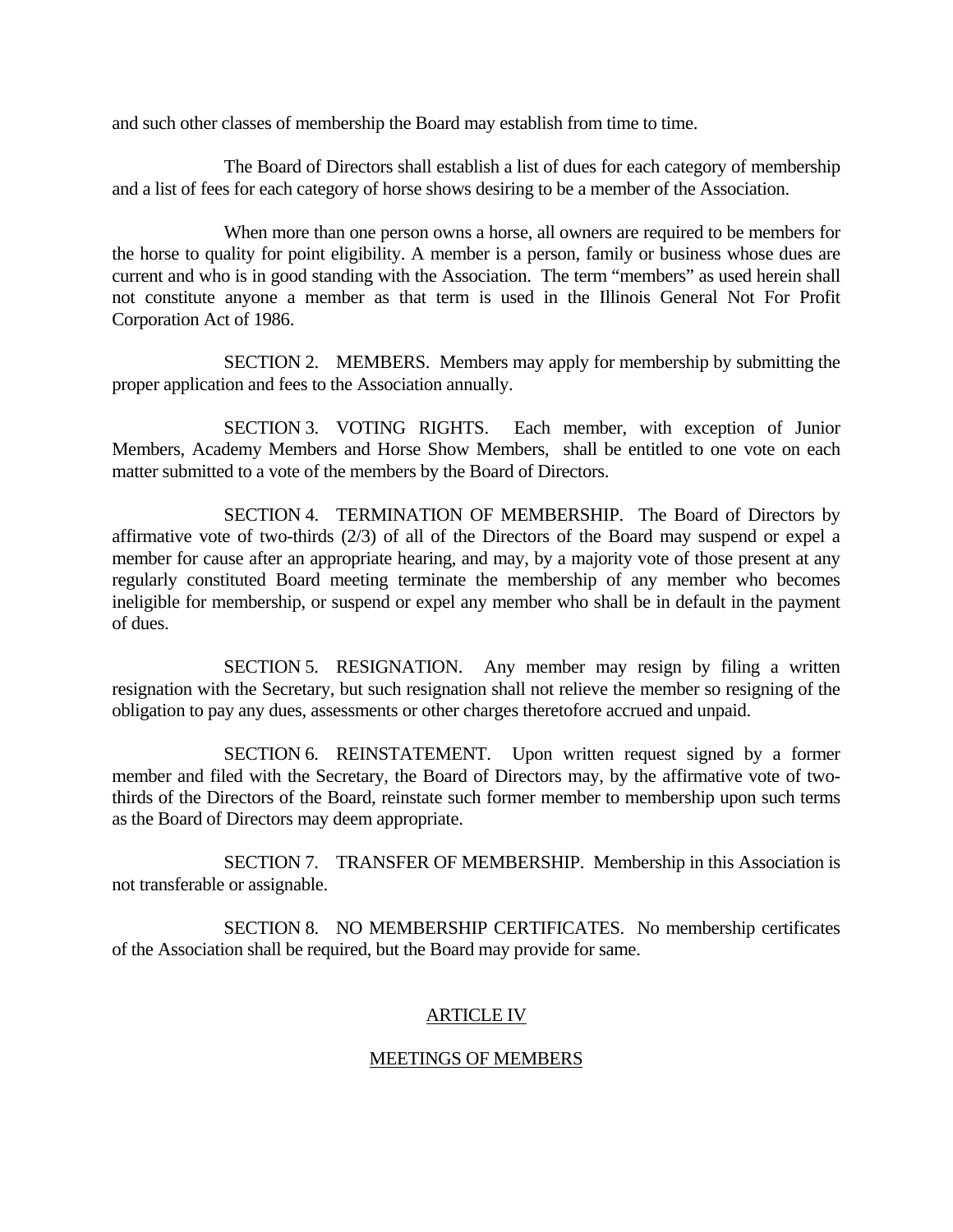SECTION 1. SPECIAL MEETING. Special meetings of the members may be called either by the President or by the Board of Directors for the purpose or purposes stated in the call of the meeting.

 SECTION 2. PLACE OF MEETING. The Board of Directors may designate any place as the place of meeting for any annual meeting or for any special meeting called by the Board of Directors. If no designation is made, or if a special meeting is otherwise called, the place of meeting shall be at the registered office of the Association in the State of Illinois.

 SECTION 3. NOTICE OF MEETINGS. Written notice stating the place, date, and hour of any meeting shall be delivered to each member entitled to vote at such meeting not less than five (5) nor more than sixty (60) days before the date of such meeting, or, in the case of a removal of one or more Directors, a merger, consolidation, or dissolution, or a sale, lease, or exchange of assets, not less than twenty (20) nor more than sixty (60) days before the date of the meeting. In case of a special meeting or when required by statute or by these bylaws, the purpose for which the meeting is called shall be stated in the notice. If mailed, the notice shall be deemed delivered when deposited in the United States mail addressed to the member at his or her address as it appears on the records of the Association, with postage thereon prepaid. When a meeting is adjourned to another time or place, notice need not be given of the adjourned meeting if the time and place thereof are announced at the meeting at which the adjournment is taken.

 SECTION 4. INFORMAL ACTION BY MEMBERS. Any action required to be taken at a meeting of the members of the Association, or any other action which may be taken at a meeting of members, may be taken without a meeting if a consent in writing, setting forth the action so taken, shall be signed either (a) by all of the members entitled to vote with respect to the subject matter thereof, or (b) by the members having not less than the minimum number of votes that would be necessary to authorize or take such action at a meeting at which all members entitled to vote thereon were present and voting. If such consent is signed by less than all of the members entitled to vote, then such consent shall become effective only (a) if, at least five (5) days prior to the effective date of such consent, a notice in writing of the proposed action is delivered to all of the members entitled to vote with respect to the subject matter thereof, and (b) if, after the effective date of such consent, prompt notice in writing of the taking of the corporate action without a meeting is delivered to those members entitled to vote who have not consented in writing.

 SECTION 5. FIXING OF RECORD DATE. For the purpose of determining the members entitled to notice of or to vote any meeting of members, or in order to make a determination of members for any other proper purpose, the Board of Directors of the Association may fix in advance a date as the record date for any such determination of members, such date in any case to be no more than sixty (60) days and, for a meeting of members, not less than five (5) days, or in the case of a merger, consolidation, or dissolution or a sale, lease, or exchange of assets, not less than twenty (20) days before the date of such meeting. If no record date is fixed for the determination of members entitled to notice of or to vote at a meeting of members, the date on which notice of the meeting is delivered shall be the record date for such determination of members. When determination of members entitled to vote at any meeting of members has been made, such determination shall apply to any adjournment of the meeting.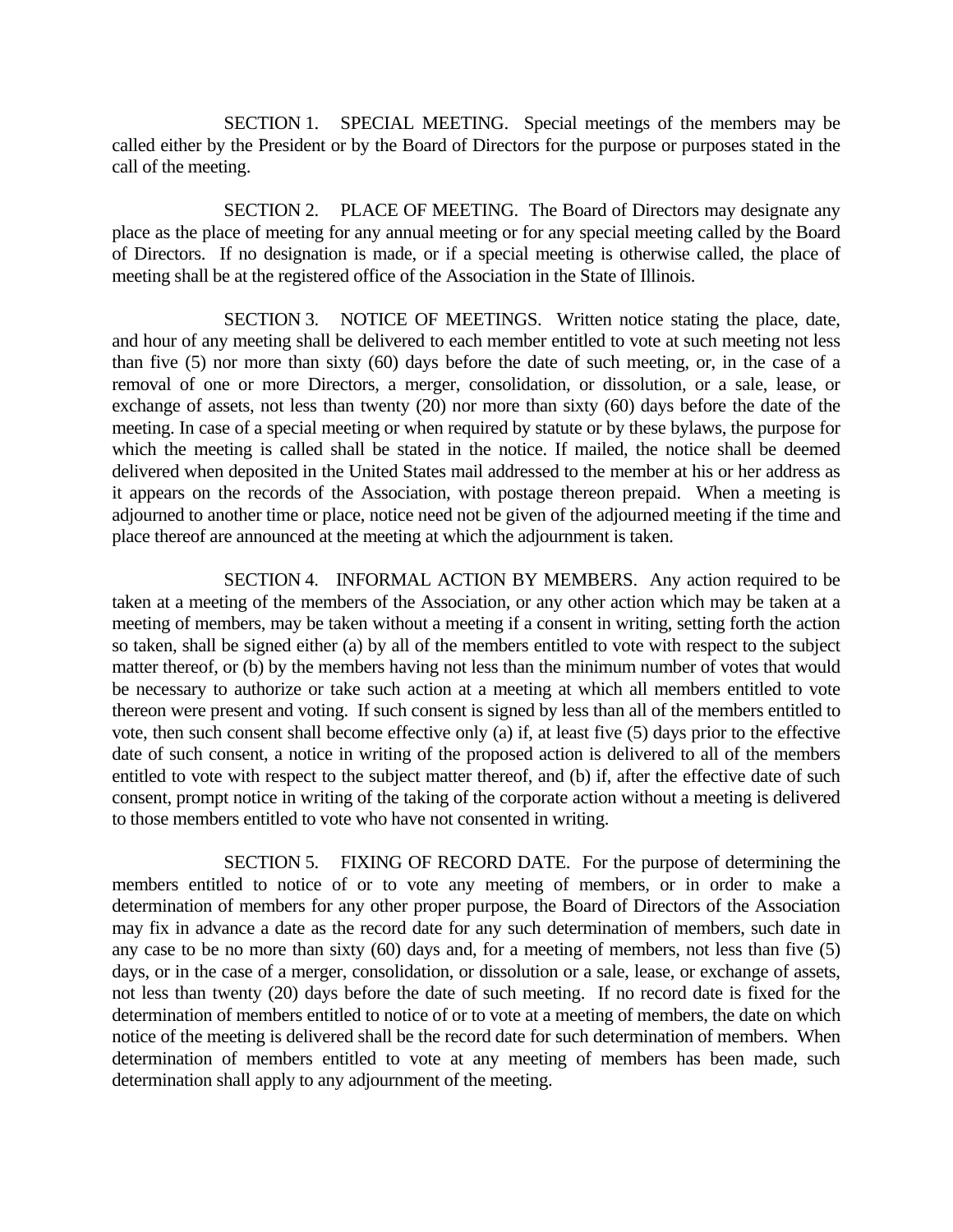SECTION 6. QUORUM. The holders of one-tenth (1/10) of the votes that may be cast at a meeting of the Association, represented in person or by proxy, shall constitute a quorum for consideration of such matter at any meeting of members; provided that, if less than 1/10 of the outstanding votes are represented at said meeting, a majority of the votes so represented may adjourn the meeting at any time without further notice. If a quorum is present, the affirmative vote of a majority of the votes represented at the meeting shall be the act of the members, unless the vote of a greater number or voting by classes is required by the Illinois General Not For Profit Corporation Act, the articles of incorporation, or these bylaws. At any adjourned meeting at which a quorum shall be present, any business may be transacted that may have been transacted at the original meeting. Withdrawal of members from any meeting shall not cause failure of a duly constituted quorum at that meeting.

 SECTION 7. PROXIES. Each member is entitled to vote at a meeting of members or to express consent or dissent to corporate action in writing without a meeting may authorize another person or persons to act for him or her by proxy. Said proxy shall be in written form naming the member giving the authority and naming the proxy holder, but no such proxy shall be voted or acted upon after eleven (11) months from its date, unless the proxy provided for a longer period.

 SECTION 8. VOTING. Each member entitled to vote, regardless of class, shall be entitled to one (1) vote in each matter submitted to a vote by the Board of Directors. Each member may vote either in person or by proxy as provided in SECTION 7 hereof.

 SECTION 9. VOTING BY BALLOT. Voting on any question or in any election may be by voice unless the chair of the meeting shall order or any member shall demand that voting be by ballot.

# ARTICLE V

# BOARD OF DIRECTORS

 SECTION 1. GENERAL POWERS. The affairs of the Association shall be managed by or under the direction of its Board of Directors, and shall include the authority, without limitation, of the following:

- 1. Control and manage the funds and property of the Association;
- 2. Collect and disburse the monies and funds of the Association and dispose of Association property in fulfillment of its purposes and goals, provided, that the fundamental purposes of the Association shall not thereby be violated and provided further, that the Board of Directors shall not permit any part of the net earnings, capital or property of the Association to issue to the benefit of any single member or group of members of the Board of Directors
- 3. Produce such horse shows and other events as the Board of Directors shall determine.
- 4. Establish and publish all competition rules for "A" and "B" rated shows operating under the Associations affiliation, as well as setting the rules used by the Association to determine year end awards.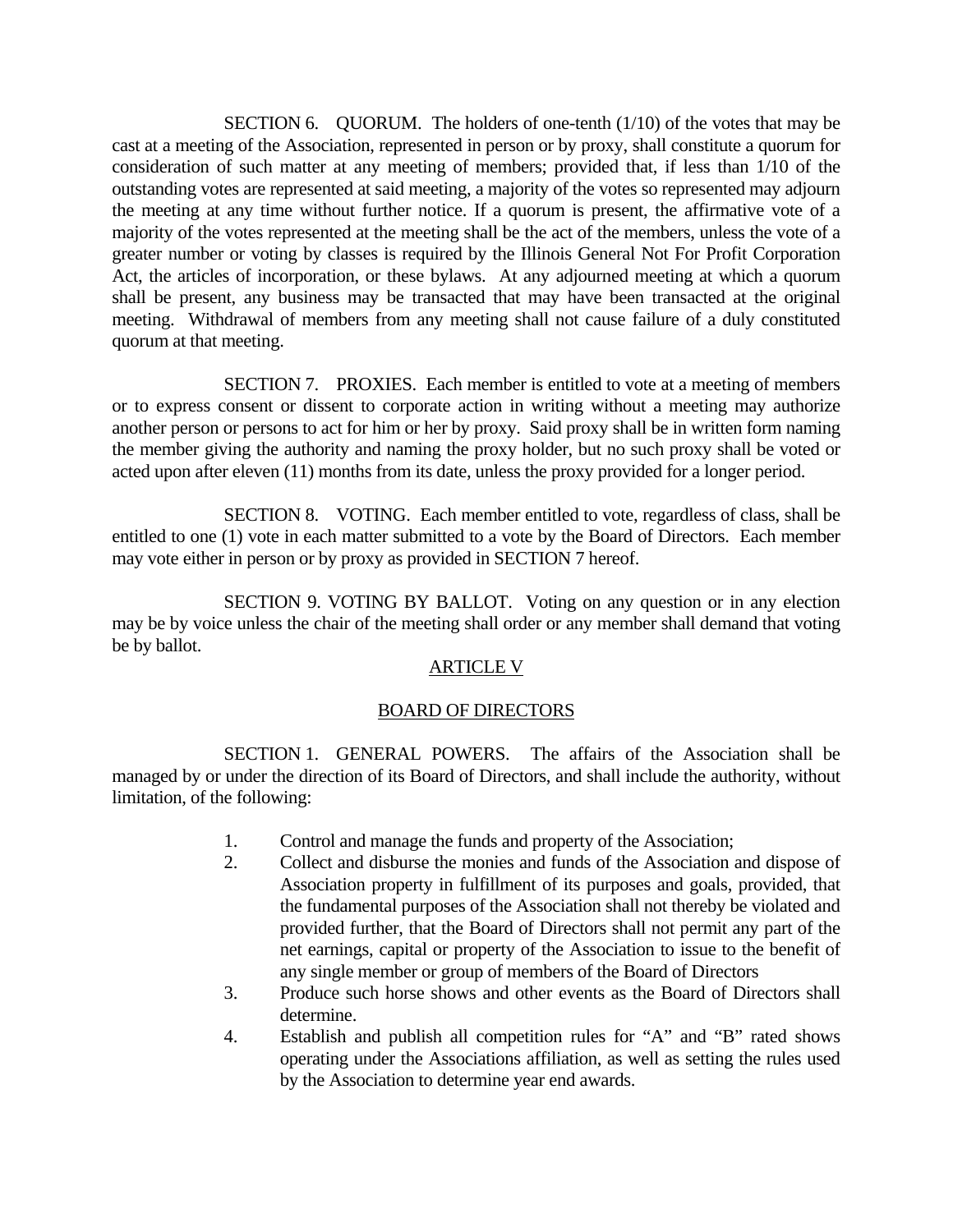5. Such other powers for the operations of the Association and transaction of Association business consistent with the Illinois General Not for Profit Corporation Act, as amended from time to time and as then in effect.

 SECTION 2. NUMBER, TENURE AND QUALIFICATIONS. The number of Directors shall be not fewer than ten (10) and not greater than fifteen (15). Each Director shall hold office until his or her successors shall have been elected and qualified. Directors need not be residents of Illinois but are required to be members of the Association. Notwithstanding anything in these by-laws to the contrary, the number of Directors that are professional horsepersons seated on the Board of Directors at any one time shall not exceed three (3) in number. No decrease in the number of Directors shall have the effect of shortening the term of any incumbent Director.

 SECTION 3. REGULAR MEETINGS. A regular meeting of the Board of Directors shall be held without other notice than these bylaws and the Board of Directors may provide, by resolution, that the time and place of holding of additional regular meetings of the Board without other notice than such resolution.

 SECTION 4. SPECIAL MEETINGS. Special meetings of the Board of Directors may be called by or at the request of the President or any three (3) Directors. The person or persons authorized to call special meetings of the Board may fix any place as the place for holding any special meeting of the Board of Directors called by them.

 SECTION 5. NOTICE. Notice of any special meeting of the Board of Directors shall be given at least two (2) days previous thereto by written notice to each Director at his or her address as shown by the records of the Association, except that no special meeting of Directors may remove a Director unless written notice of the proposed removal is delivered to all Directors at least twenty (20) days prior to such meeting. If mailed, such notice shall be deemed to be delivered when deposited in the United States mail in a sealed envelope so addressed, with postage thereon prepaid. If notice is given by email or facsimile, such notice shall be deemed to be delivered when the email or facsimile is sent to the recipient. Notice of any special meeting of the Board of Directors may be waived in writing, signed by the person or persons entitled to the notice, either before or after the time of the meeting. The attendance of a Director at any meeting shall constitute a waiver of notice of such meeting, except where a Director attends a meeting for the express purpose of objecting to the transaction of any business because the meeting is not lawfully called or convened. Neither the business to be transacted at, nor the purpose of, any regular or special meeting of the Board need be specified in the notice or waiver of notice of such meeting, unless specifically required by law or by these bylaws.

 SECTION 6. QUORUM. Five (5) members of the Board of Directors shall constitute a quorum for the transaction of business at any meeting of the Board of Directors, provided that if less than five (5) of the Directors are present at said meeting, a majority of the Directors present may adjourn the meeting to another time without further notice.

 SECTION 7. MANNER OF ACTING. The act of a majority of the Directors present at a meeting at which a quorum is present shall be the act of the Board of Directors, unless the act of a greater number is required by statute, these bylaws, or the articles of incorporation.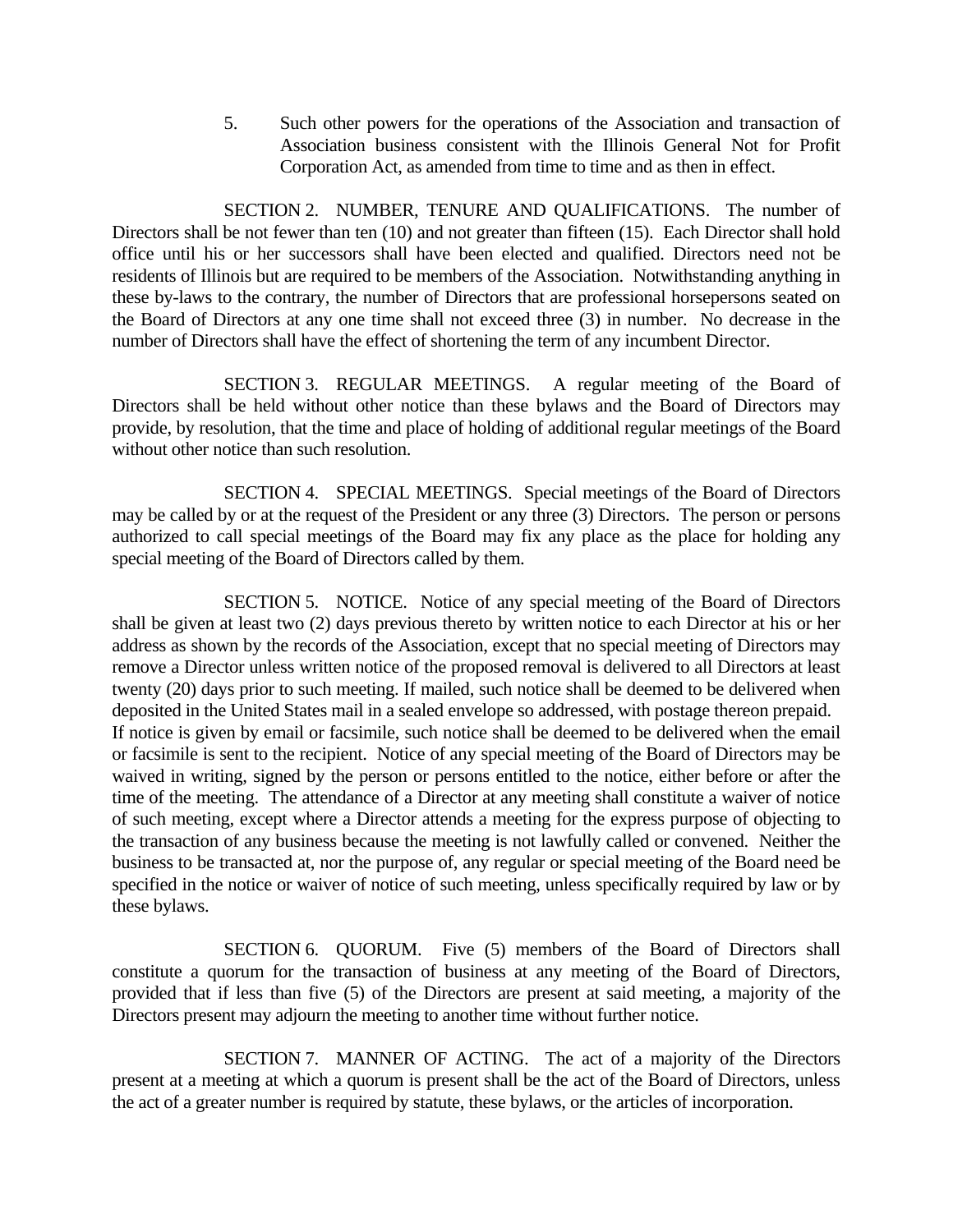SECTION 8. ELECTION OF DIRECTORS. Directors shall be elected annually by mail ballot. The Directors shall be divided into three (3) classes, each of which shall consist of a number of Directors determined by the Board of Directors or if not so determined the number shall be 1/3 of the members of Directors on the Board just prior to the election, who shall be elected for a term of three (3) years and until their respective successors are elected and qualify. The terms of the three (3) classes shall be staggered so that only the Directors of one class shall be elected each year.

 Notice of the annual election of Directors, together with a ballot containing a slate of candidates recommended by the Nominating Committee and approved by the Board of Directors, shall be sent to each member at his or her last known address as it appears in the Association's records.

 Not later than the September meeting of the Board of Directors, the Secretary/Treasurer shall cause the slate of Directors approved by the Board, along with instructions for making additional nominations for Directors, to be sent to the eligible membership by September 30.

 To be eligible to designate additional nominees and to vote for Directors, Association dues for the current year must be paid to the Association not later than July 1 of the current year. Senior members, life members, family members and business members shall each have one vote. The latter two shall be voted by the person named on the membership card. Horse show members, junior members and academy members are not eligible to vote.

 Additional nominations for up to four Directors may be made by any ten eligible members by submitting a proposal in writing to the designee of the Secretary, together with the written consent of such nominee(s).

Such nominees must meet the qualifications, and the nomination(s) must be postmarked by November 1. If no additional nominations are received, the slate is considered accepted and the nominees take office on January 1 and continue in office for the specified term.

 If additional nominations are made, the President shall appoint a Ballot Committee to supervise the election process. The Ballot Committee shall consist of one member of the Board and two members at large.

 Marked ballots must be received at the Association office no later than the date set by the Board of Directors for the receipt of marked ballots, which date will be established annually by the Board at the same meeting in which it approved the Nominating Committee's slate of nominees. Such date will be shown on the ballot. The ballots will be tabulated by the Secretary and three (3) Directors chosen by lot, excluding those Directors standing for election. Those who received the highest vote totals shall be elected and shall take office at the meeting of the members next after their election.

 All issues concerning the validity of a ballot shall be resolved by the Executive Committee. The results of the election will be published.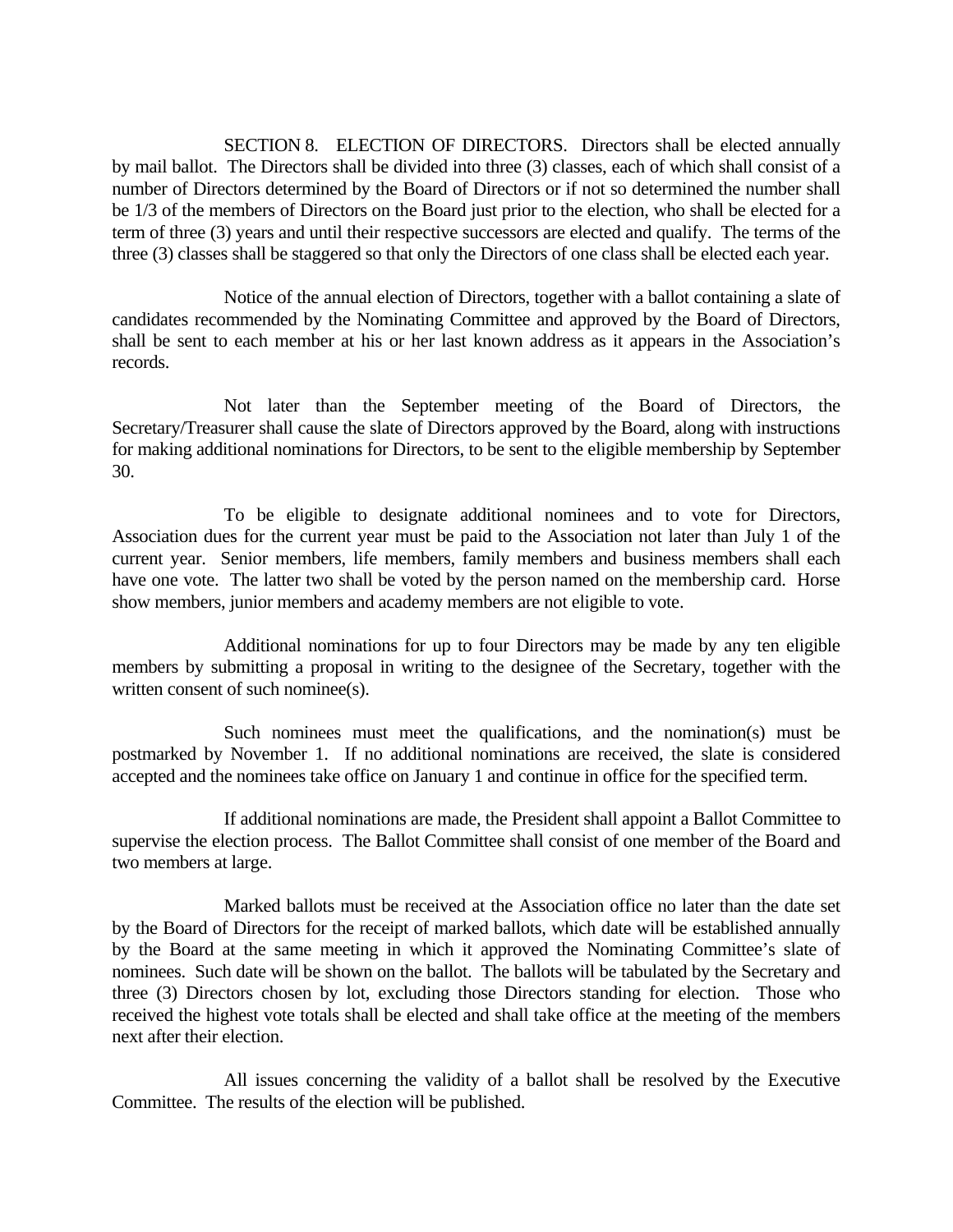The Nominating Committee shall select nominees for each vacancy on the Board of Directors and shall present the slate of nominees to the Board for its approval. The Nominating Committee shall consist of an odd number of Directors, not to exceed five (5) in number selected and appointed by the President. The members of the Nominating Committee shall serve for one (1) year or until their successors are appointed. Any vacancies in the Nominating Committee shall be filled by the President.

 The Nominating Committee shall select a slate of candidates for the Board of Directors from Members of the Association.

 The Nominating Committee shall present its slate of nominees to the Board of Directors for approval not later than the September meeting of the Board.

 Any vacancy occurring on the Board of Directors may be filled by the affirmative vote of the majority of the remaining Directors. A Director elected to fill a vacancy shall be elected for the unexpired term of his predecessor in office.

 SECTION 9. RESIGNATION AND REMOVAL OF DIRECTORS. A Director may resign at any time upon written notice to the Board of Directors. A Director may be removed with or without cause, as specified by statute.

 Any Director absent from three (3) or more meetings in a twelve (12) month period shall be subject to review by the Board of Directors.

 SECTION 10. INFORMAL ACTION BY DIRECTORS. The authority of the Board of Directors may be exercised without a meeting if a consent in writing, setting forth the action taken, is signed by all of the Directors entitled to vote.

 SECTION 11. COMPENSATION. The Board of Directors shall serve without compensation. By resolution of the Board of Directors, the Directors may be paid their expenses, if any, of attendance at each meeting of the Board. No such payment previously mentioned in this section shall preclude any Director from serving the Association in any other capacity and receiving reasonable compensation therefor.

 SECTION 12. PRESUMPTION OF ASSENT. A Director of the Association who is present at a meeting of the Board of Directors at which action on any Association matter is taken shall be conclusively presumed to have assented to the action taken unless his or her dissent shall be entered in the minutes of the meeting or unless he or she shall file his or her written dissent to such action with the person acting as the Secretary of the meeting before the adjournment thereof or shall forward such dissent by registered or certified mail to the Secretary of the Association immediately after the adjournment of the meeting. Such right to dissent shall not apply to a Director who voted in favor of such action.

# ARTICLE VI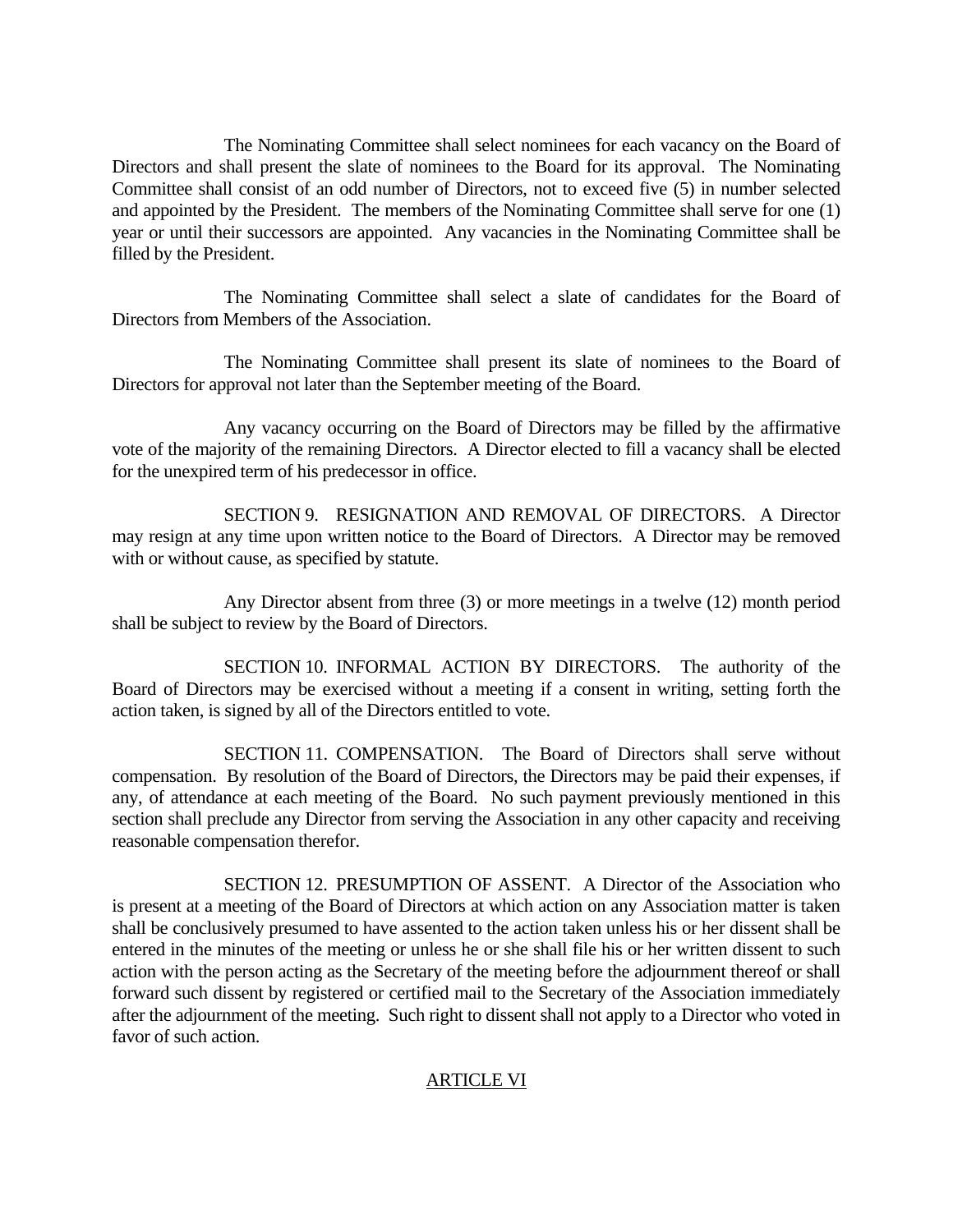#### **OFFICERS**

 SECTION 1. OFFICERS. The officers of the Association shall be a President, Vice President, Secretary and Treasurer, each of whom shall be elected by the Board of Directors. Each office, except the Secretary (which may be, but shall not be required to be a Board member), shall be a member of the Board of Directors. The immediate past President shall be an ex-officio Director until a new past President succeeds him or her.

The Nominating Committee shall recommend to the Board of Directors a nominee for each office from the members of the Board, with the exception that the office of Secretary shall be filled by the then acting Secretary. The Board of Directors shall establish a slate of officers for the various offices considering the recommendation of the Nominating Committee and such other input as the Board of Directors shall determine.

 SECTION 2. ELECTION AND TERM OF OFFICE. The officers of the Association serve for one year terms and shall be elected annually by the Board of Directors at the regular meeting of the Board of Directors designated for that purpose, among other matters. If the election of officers shall not be held at such meeting, such election shall be held as soon thereafter as convenient. Vacancies may be filled or new offices created and filled at any meeting of the Board of Directors. Each officer shall hold office until his or her successor shall have been duly elected and shall have qualified or until his or her death or until he or she shall resign or shall have been removed in the manner hereinafter provided.

 SECTION 3. REMOVAL. Any officer elected or appointed by the Board of Directors may be removed by a vote of two-thirds (2/3) of the Board of Directors whenever in its judgment the best interest of the Association would be served thereby, but such removal shall be without prejudice to the contract rights, if any, of the person so removed. A vacancy in any office of the Association may be filled by the Board of Directors for the unexpired portion of the term.

 SECTION 4. PRESIDENT. The President shall be the principal executive officer of the Association. Subject to the direction and control of the Board of Directors, he or she shall be in charge of the business and affairs of the Association; he or she shall see that the resolutions and directives of the Board of Directors are carried into effect except in those instances in which that responsibility is assigned to some other person by the Board of Directors; and, in general, he or she shall discharge all duties incident to the office of President and such other duties as may be prescribed by the Board of Directors. He or she shall preside at all meetings of the members and of the Board of Directors. Except on those instances in which the authority to execute is expressly delegated to another officer or agent of the Association or a different mode of execution is expressly prescribed by the Board of Directors or these bylaws, he or she may execute for the Association any contracts, deeds, mortgages, bonds or other instruments which the Board of Directors has authorized to be executed, and he or she may accomplish such execution either under or without the seal of the Association and either individually or with the Secretary, or any other officer thereunto authorized by the Board of Directors, according to the requirements of the form of the instrument.

 SECTION 5. VICE PRESIDENT. The Vice President shall assist the President in the discharge of his or her duties as the President may direct and shall perform such other duties as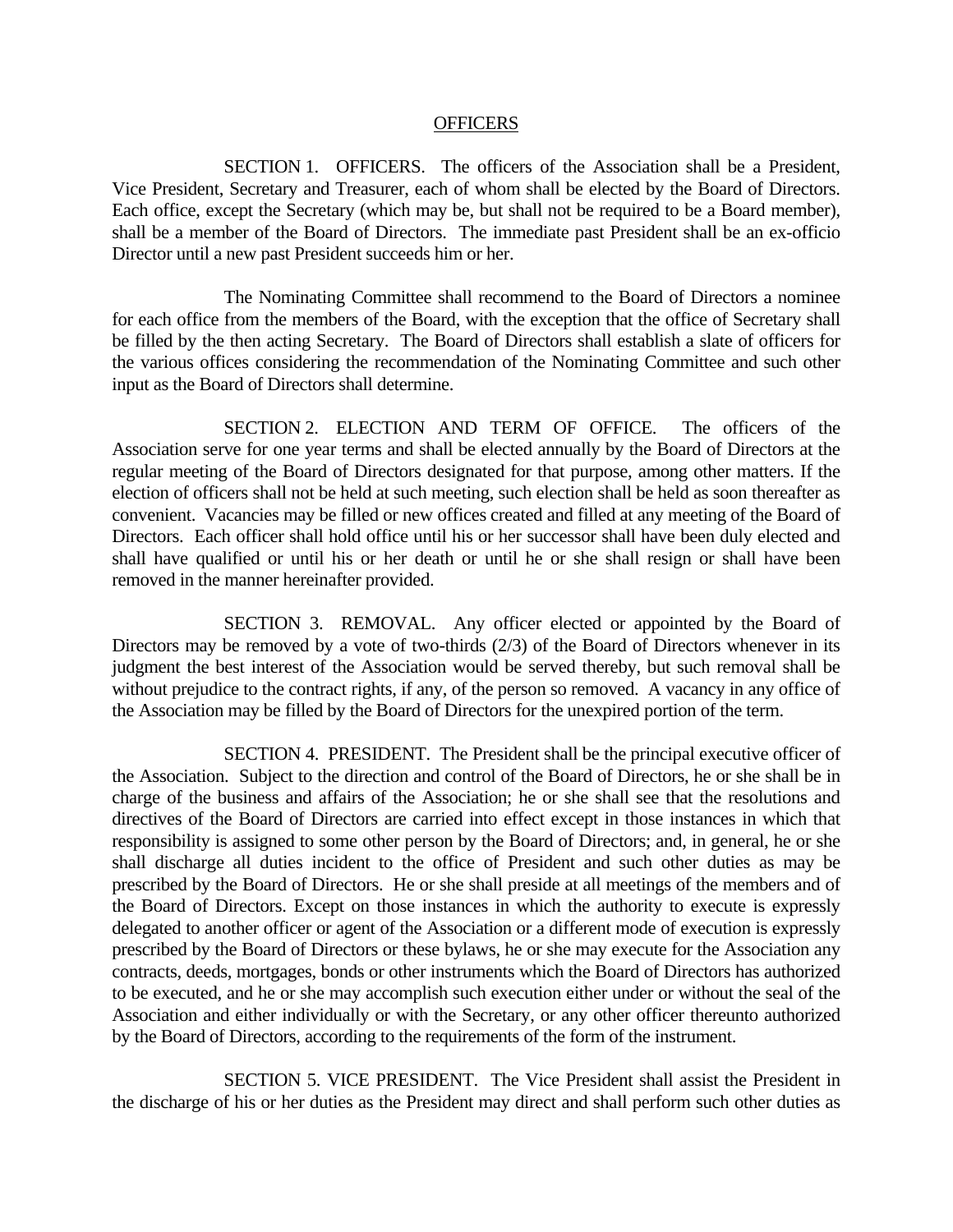from time to time may be assigned to him or her by the President or by the Board of Directors. In the absence of the President or in the event of his or her inability or refusal to act, the Vice President shall perform the duties of the President and when so acting, shall have the powers of and be subject to all the restrictions on the President. Except in those instances in which the authority to execute is expressly delegated to another officer or agent of the Association or a different mode of execution is expressly prescribed by the Board of Directors or these bylaws, the Vice President may execute for the Association any contracts, deeds, mortgages, bonds or other instruments that the Board of Directors has authorized to be executed, and he or she may accomplish such execution either individually or with the Secretary, any assistant Secretary, or any other officer thereunto authorized by the Board of Directors, according to the requirements of the form of the instrument.

 SECTION 6. TREASURER. The Treasurer shall be the principal accounting and financial officer of the Association. He or she shall (a) have charge of and be responsible for the maintenance of adequate books of account for the Association; (b) have charge and custody of all funds and securities of the Association, and be responsible therefor and for the receipt and disbursement thereof; and (c) perform all the duties incident to the office of Treasurer and such other duties as from time to time may be assigned to him or her by the President or by the Board of Directors. If required by the Board of Directors, the Treasurer shall give a bond for the faithful discharge of his or her duties in such sum and with such surety or sureties as the Board of Directors may determine. The cost of any bond shall be paid by the Association.

 SECTION 7. SECRETARY. The Secretary shall (a) record the minutes of the meetings of the members and of the Board of Directors in one or more books provided for that purpose; (b) see that all notices are duly given in accordance with the provisions of these bylaws or as required by law; (c) be custodian of the corporate records and of the seal of the Association, if any; (d) keep a register of the post office address of each member which shall be furnished to the Secretary by such member; and (e) perform all duties incident to the office of Secretary and such other duties as from time to time may be assigned to him or her by the President or by the Board of Directors. If the Secretary is not a Board member, he or she shall not have a vote on matters of the Association.

# ARTICLE VII

## COMMITTEES, COMMISSIONS AND ADVISORY BOARDS

 SECTION 1. COMMITTEES. The President, with the consent of the Board of Directors, by resolution adopted by a majority of the Directors, may designate one (1) or more committees, each of which will consist of two (2) or more Directors and such other persons as the President designates, provided that a majority of each committee's membership are Directors. The President shall appoint a chair of the committee from the Directors on the committee, who shall act as liaison to the Board of Directors. The committees, to the extent provided in said resolution, shall have and exercise the authority of the Board of Directors in the management of the Association, but shall have only the authority explicitly granted to it in writing by resolution of the Board of Directors. In the absence of such explicit grant of authority, the committee shall be deemed to be advisory to the Board of Directors. The designation of such committees and the delegation thereto of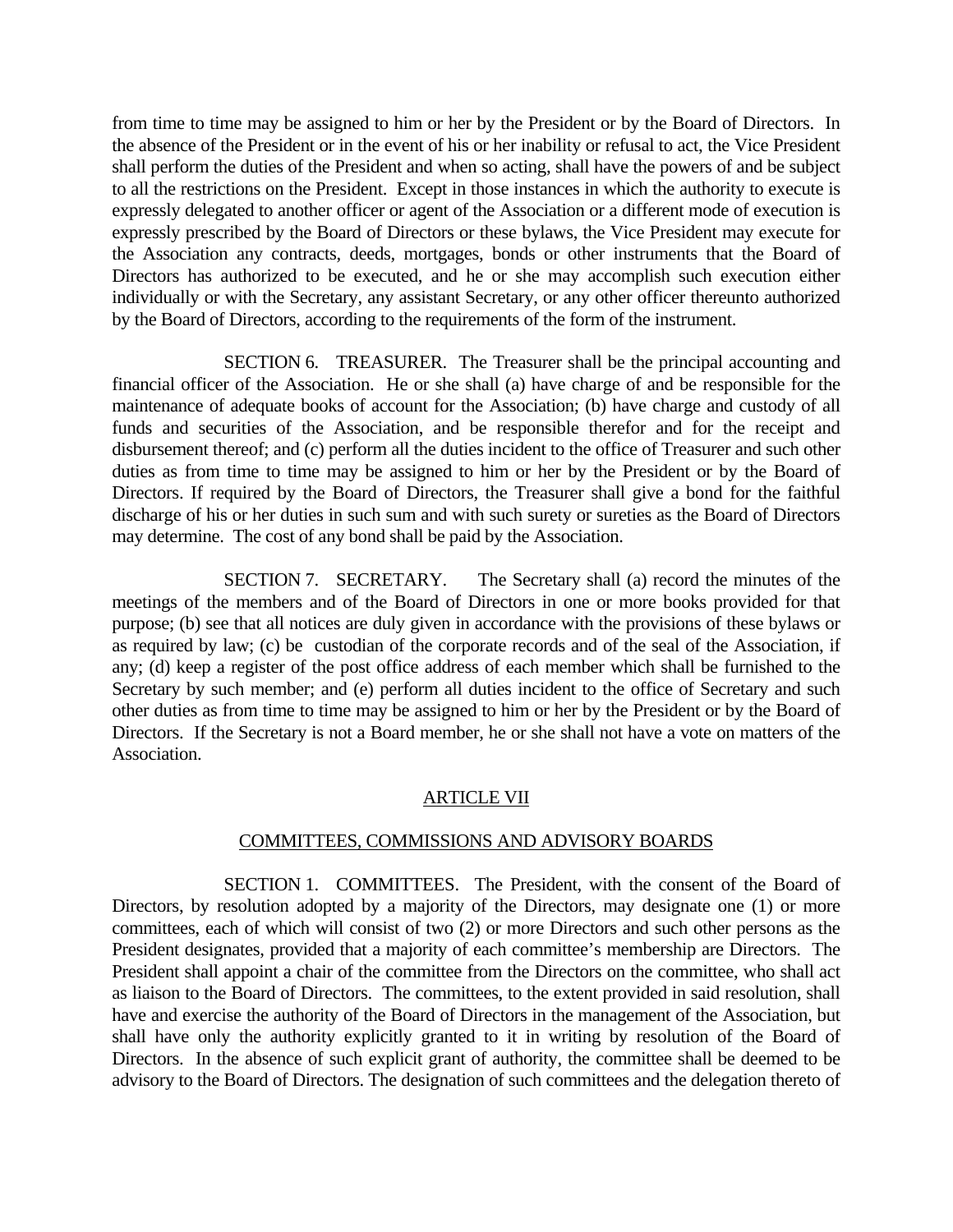authority shall not operate to relieve the Board of Directors, or any individual Director, of any responsibility imposed upon it, him, or her by law.

 SECTION 2. COMMISSIONS OR ADVISORY BODIES. Commissions or advisory bodies and advisory members not having and exercising the authority of the Board of Directors in the Association may be designated or created by the President and the Board of Directors, as they deem necessary, and shall consist of such persons as they designate. A commission or advisory body may be composed of Directors and/or non-Directors as members, as the Board of Directors determines. The commission or advisory body may not act on behalf of the Association or bind the Association to any actions, but shall make recommendations to the Board of Directors or to the officers of the Association.

 Each member of a committee, advisory Board, or commission shall continue as such until the next annual meeting of the members of the Association and until his or her successor is appointed, unless the committee shall be sooner terminated, or unless such member be removed from such committee, advisory Board, or commission by the Board of Directors, or unless such member shall cease to qualify as a member thereof.

 The President may also appoint, with the consent of the Board of Directors, by resolution adopted by a majority of the Directors, up to three (3) Board advisors (typically horse show professionals) to attend Board meetings, share information and consult with the Board, provided, however, that in no event shall the total number of professional horseperson advisors and Directors that are professional horsepersons exceed six (6) at any one time.. The term(s) of the advisor(s) appointment shall be for one (1) year and may be renewed annually by the President with the consent of the Board as outlined above.

 SECTION 3. EXECUTIVE COMMITTEE. The President shall annually appoint an Executive Committee consisting of the President, Immediate Past President, Vice President, Secretary and Treasurer and other such members of the Board of Directors and in such number as the President may deem necessary to appoint. The Executive Committee shall have the authority to act on behalf of the Board of Directors between regularly scheduled Board meetings, as well as other authority as determined by resolution of the Board. Minutes of the Executive Committee meetings may be kept and delivered to the Board of Directors within ten (10) days of any Executive Committee meeting. Each member of the Executive Committee shall hold office for one (1) year or until his or her successor is appointed and has accepted his or her appointment.

 SECTION 4. STANDING COMMITTEE. It is recommended that the President annually appoint, as he or she deems necessary, various advisory committees including, but not limited to, Horse Show, Special Events, Finance, Membership/Marketing and Nominating committees. The President shall assign to each committee the purpose, duties and scope of its authority and the number of members of each committee shall be as the President determines. Each committee shall meet and report to the President and Board of Directors its recommendations.

 SECTION 5. CHAIR. One member of each committee, advisory Board, or commission shall be appointed chair by the President. The chair shall preside over the committee's meetings and shall report to the President and Board of Directors the minutes of the committee's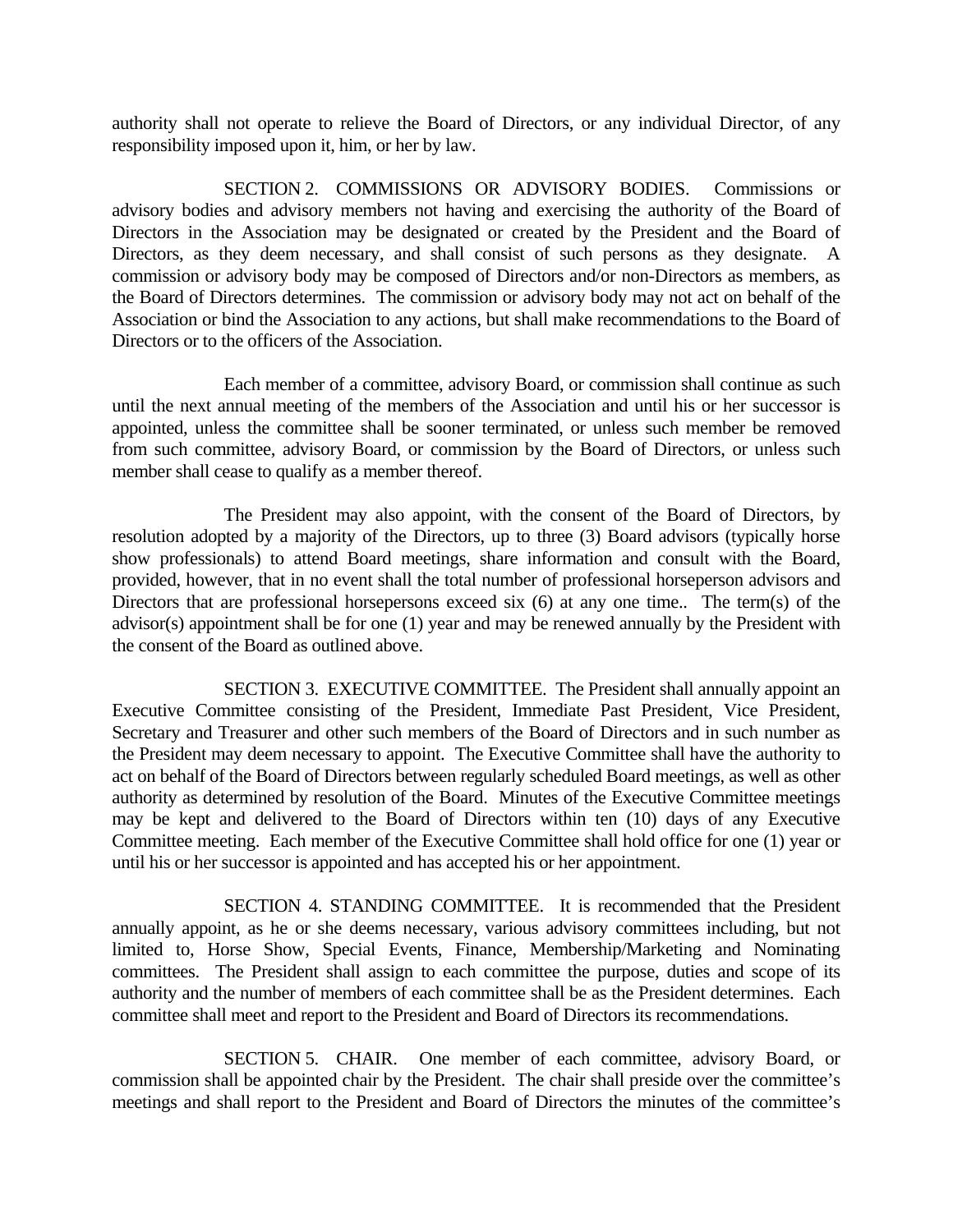meetings and any recommendation from the committee at the next scheduled Board of Directors meeting.

 SECTION 6. VACANCIES. Vacancies in the membership of any committee, advisory Board, or commission may be filled by appointments made in the same manner as provided in the case of the original appointments.

 SECTION 7. QUORUM. Unless otherwise provided in the resolution of the Board of Directors designating a committee, advisory Board, or commission, the lesser of the whole committee, advisory Board, or committee or a majority of the members of the committee shall constitute a quorum and the act of a majority of the members present at a meeting at which a quorum is present shall be the act of the committee, advisory Board, or committee.

 SECTION 8. RULES. Each committee, advisory Board, or commission may adopt rules for its own governance not inconsistent with these bylaws or with rules adopted by the Board of Directors.

 SECTION 9. INFORMAL ACTION. The authority of a committee may be exercised without a meeting if a consent in writing, setting forth the action taken, is signed by all the members entitled to vote.

# ARTICLE VIII

# CONTRACTS, CHECKS, DEPOSITS AND FUNDS

 SECTION 1. CONTRACTS. The Board of Directors may authorize any officer or officers, agent or agents of the Association, in addition to the officers so authorized by these bylaws, to enter into any contract or execute and deliver any instrument in the name of and on behalf of the Association, and such authority may be general or confined to specific instances.

 SECTION 2. CHECKS, DRAFTS, ETC. All checks, drafts or other orders for the payment of money, notes or other evidences of indebtedness issued in the name of the Association, shall be signed by such officer or officers, agent or agents of the Association and in such manner as shall from time to time be determined by resolution of the Board of Directors.

 SECTION 3. DEPOSITS. All funds of the Association shall be deposited from time to time to the credit of the Association in such banks, trust companies or other depositories as the Board of Directors may select.

 SECTION 4. GIFTS. The Board of Directors may accept on behalf of the Association any contribution, gift, bequest or devise for the general purposes or for any special purpose of the Association.

 SECTION 5. AUDIT. The President may annually appoint an outside auditor to make a thorough review of all financial transactions and report its findings to the Board of Directors.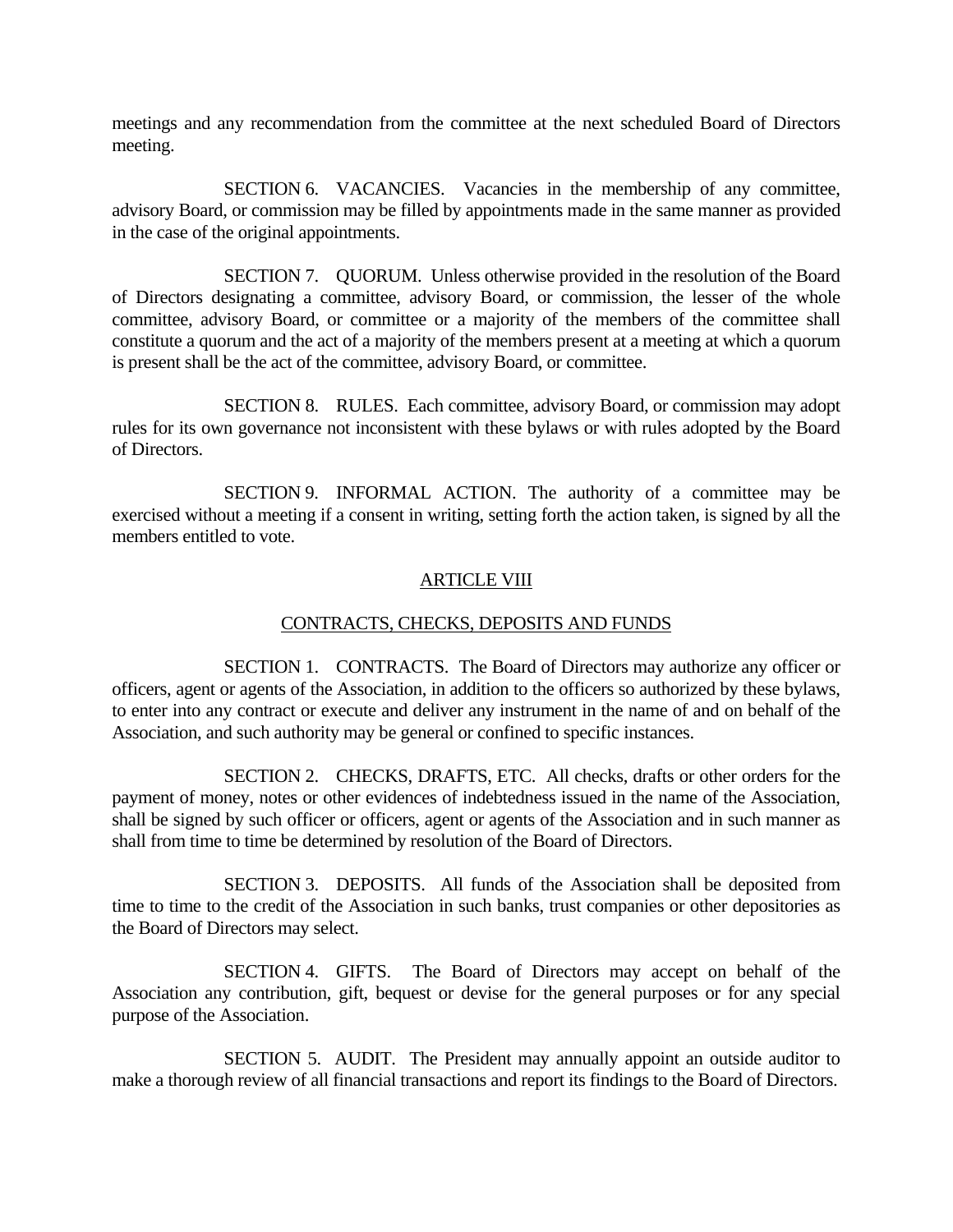### ARTICLE IX

#### BOOKS AND RECORDS

 The Association shall keep correct and complete books and records of account. It shall also keep minutes of the proceedings of its members, Board of Directors, and committees having any of the authority of the Board of Directors, and shall keep at the registered or principal office a record giving the names and addresses of the members entitled to vote. All books and records of the Association may be inspected by any member for any proper purpose at any reasonable time.

## ARTICLE X

#### FISCAL YEAR

 The fiscal year of the Association shall be fixed by resolution of the Board of Directors, consistent with the requirements of the Internal Revenue Code (as amended from time to time) or other applicable State or Federal law.

#### ARTICLE XI

#### DUES

 SECTION 1. ANNUAL DUES. The Board of Directors may determine from time to time the amount of annual dues payable to the Association by members of each class.

SECTION 2. PAYMENT OF DUES. Dues shall be payable on an annual basis.

#### ARTICLE XII

### SEAL

 The Association may have a corporate seal, but the existence and/or use of a seal is not mandatory.

### ARTICLE XIII

### WAIVER OF NOTICE

 Whenever any notice is required to be given under the provisions of the General Not For Profit Corporation Act of Illinois or under the provisions of the articles of incorporation or the bylaws of the Association, a waiver thereof in writing, signed by the person or persons entitled to such notice, whether before or after the time stated therein, shall be deemed equivalent to the giving of such notice. Attendance at any meeting shall constitute waiver of notice thereof unless the person at the meeting objects to the holding of the meeting because proper notice was not given.

## ARTICLE XIV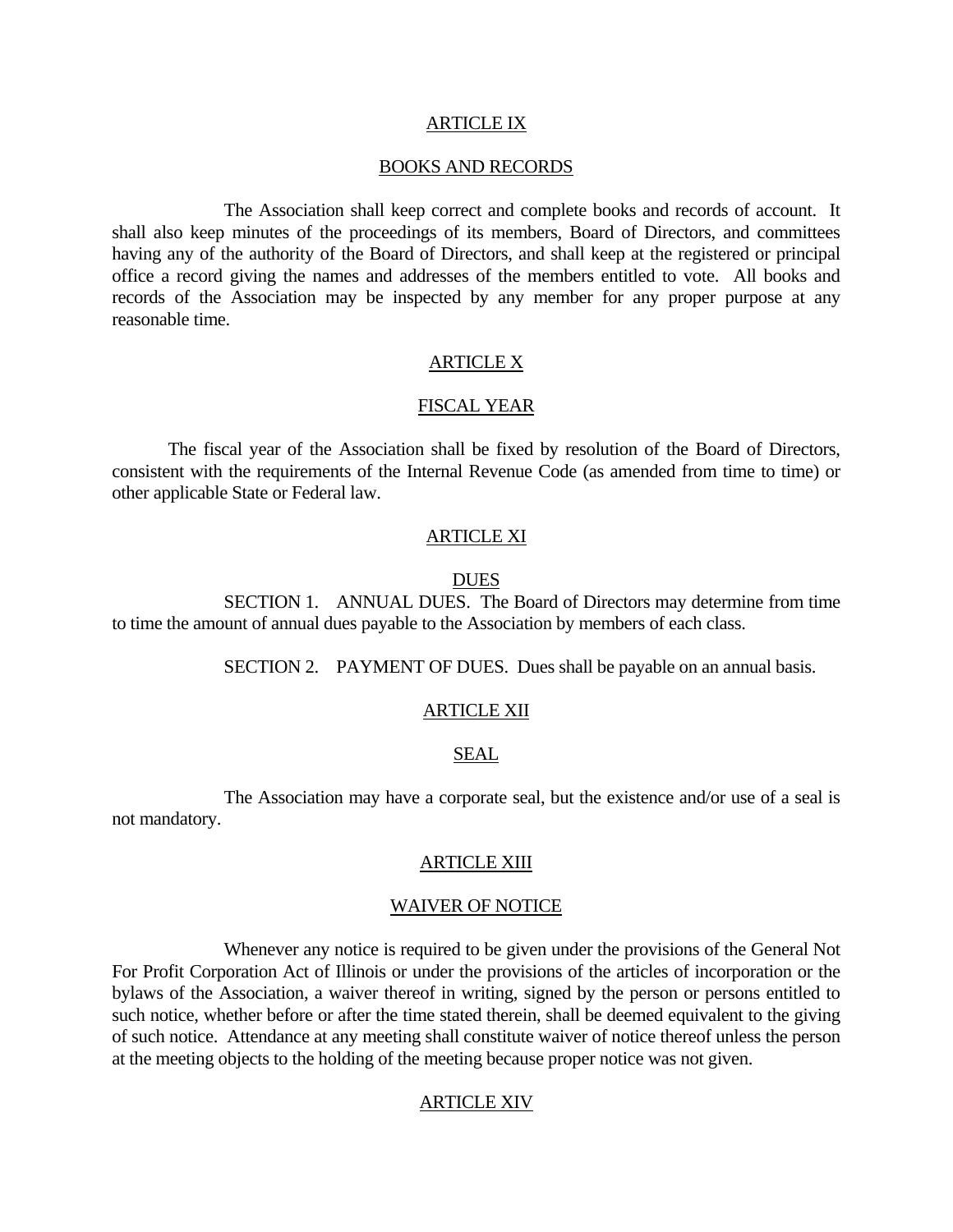### IMDEMNIFICATION

 SECTION 1. INDEMNIFICATION IN ACTIONS OTHER THAN BY OR IN THE RIGHT OF THE ASSOCIATION. The Association may indemnify any person who was or is a party or is threatened to be made a party to any threatening, pending, or completed action, suit, or proceeding, whether civil, criminal, administrative, or investigative (other than an action by or in the right of the Association) by reason of the fact that he or she is or was a Director, officer, employee, or agent of the Association, or is or was serving at the request of the Association, partnership, joint venture, trust, or other enterprise, against expenses (including attorneys' fees), judgments, fines, and amounts paid in settlement actually and reasonably incurred by such person in connection with such action, suit, or proceeding, if such person acted in good faith and in a manner he or she reasonably believed to be in, or not opposed to, the best interests of the Association and, with respect to any criminal action or proceeding, had no reasonable cause to believe his or her conduct was unlawful. The termination of any action, suit, or proceeding by judgment, order, settlement, or conviction or upon a plea of nolo contendere or its equivalent shall not, of itself, create a presumption that the person did not act in good faith and in a manner which he or she reasonably believed to be or not opposed to the best interests of the Association or, with respect to any criminal action or proceeding, that the person had reasonable cause to believe that his or her conduct was unlawful.

 SECTION 2. INDEMNIFICATION IN ACTIONS BY OR IN THE RIGHT OF THE ASSOCIATION. The Association may indemnify any person who was or is a party or is threatened to be made a party to any threatened, pending, or completed action or suit by or in the right of the Association to procure a judgment in its favor by reason of the fact that such person is or was a Director, officer, employee, or agent of the Association, or is or was serving at the request of the Association as a Director, officer, employee, or agent of another Association, partnership, joint venture, trust, or other enterprise, against expenses (including attorneys' fees) actually and reasonably incurred by such person in connection with the defense or settlement of such action or suit, if such person acted in good faith and in a manner he or she reasonably believed to be in, or not opposed to, the best interests of the Association, provided that no indemnification shall be made in respect of any claim, issue, or matter as to which such person shall have been adjudged to be liable for negligence or misconduct in the performance of his or her duty to the Association, unless, and only to the extent that the court in which such action or suit was brought shall determine upon application that, despite the adjudication of liability, but in view of all the circumstances of the case, such person is fairly and reasonably entitled to indemnify for such expenses as the court shall deem proper.

 SECTION 3. RIGHT TO PAYMENT OF EXPENSES. To the extent that a Director, officer, employee, or agent of the Association has been successful, on the merits or otherwise, in the defense of any action, suit, or proceeding referred to in Sections 1 and 2 of this Article, or in defense of any claim, issue, or matter therein, such person shall be indemnified against expenses (including attorneys' fees) actually and reasonably incurred by such person in connection therewith.

 SECTION 4. DETERMINATION OF CONDUCT. Any indemnification under Sections 1 and 2 of this Article (unless ordered by a court) shall be made by the Association only as authorized in the specific case, upon a determination that indemnification of the Director, officer,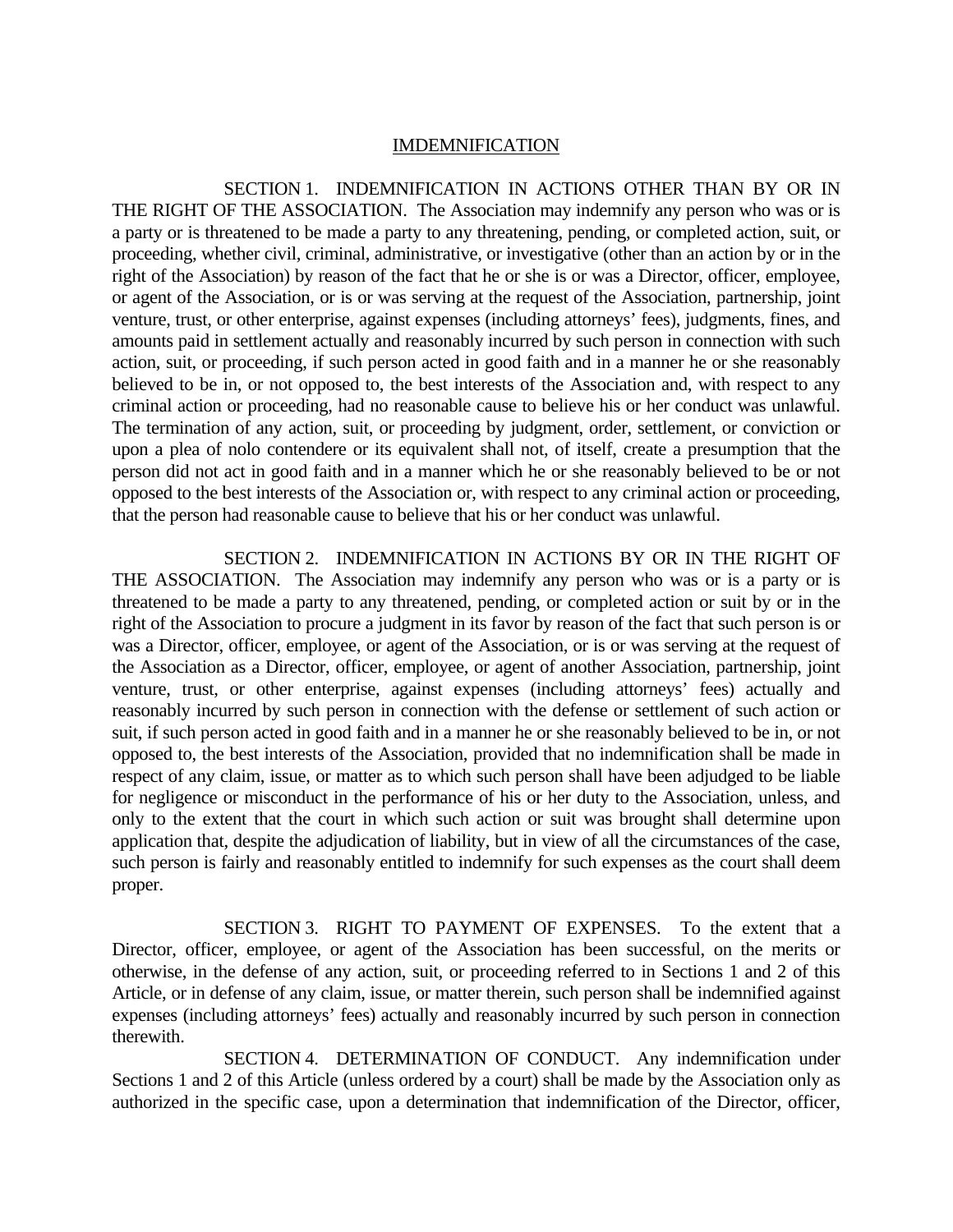employee, or agent is proper in the circumstances because he or she has met the applicable standard of conduct set forth in Sections 1 or 2 of this Article. Such determination shall be made (a) by the Board of Directors by a majority vote of a quorum consisting of Directors who were not parties to such action, suit, or proceeding; (b) if such a quorum is not obtainable, or even if obtainable, if a quorum of disinterested Directors so directs, by independent legal counsel in a written opinion; or (c) by the members entitled to vote, if any.

 SECTION 5. PAYMENT OF EXPENSES IN ADVANCE. Expenses incurred in defending a civil or criminal action, suit, or proceeding may be paid by the Association in advance of the final disposition of such action, suit, or proceeding, as authorized by the Board of Directors in the specific case, upon receipt of an undertaking by or on behalf of the Director, officer, employee, or agent to repay such amount, unless it shall ultimately be determined that he or she is entitled to be indemnified by the Association as authorized in this Article.

 SECTION 6. INDEMNIFICATION NOT EXCLUSIVE. The indemnification provided by this Article shall not be deemed exclusive of any other rights to which those seeking indemnification may be entitled under any bylaw, agreement, vote of members or disinterested Directors, or otherwise, both as to action in his or her official capacity and as to action in another capacity while holding such office, and shall continue as to a person who has ceased to be a Director, officer, employee, or agent, and shall inure to the benefit of the heirs, executors, and administrators of such a person.

 SECTION 7. INSURANCE. The Association may purchase and maintain insurance on behalf of any person who is or was a Director, officer, employee, or agent of the Association, or who is or was serving at the request of the Association as a Director, officer, employee, or agent of another Association, partnership, joint venture, trust, or other enterprise, against any liability asserted against such person and incurred by such person in any such capacity, or arising out of his or her status as such, whether or not the Association would have the power to indemnify such person against such liability under the provisions of this Article.

 SECTION 8. NOTICE TO MEMBERS. If the Association has paid indemnity or has advanced expenses under this Article to a Director, officer, employee, or agent, the Association shall report the indemnification or advance in writing to any members entitled to vote with or before the notice of the next meeting of the members entitled to vote.

 SECTION 9. CONFLICT OF INTEREST. The Board of Directors shall from time to time, but not less than annually to coincide with the commencement of the Association year, propose and adopt a resolution of the Board defining and restricting conflicts of interest relative to the Association and operations thereof.

# ARTICLE XV

# **AMENDMENTS**

 The power to make, alter, amend or repeal the bylaws or adopt new bylaws shall be vested in the Board of Directors unless otherwise provided in the articles of incorporation or the